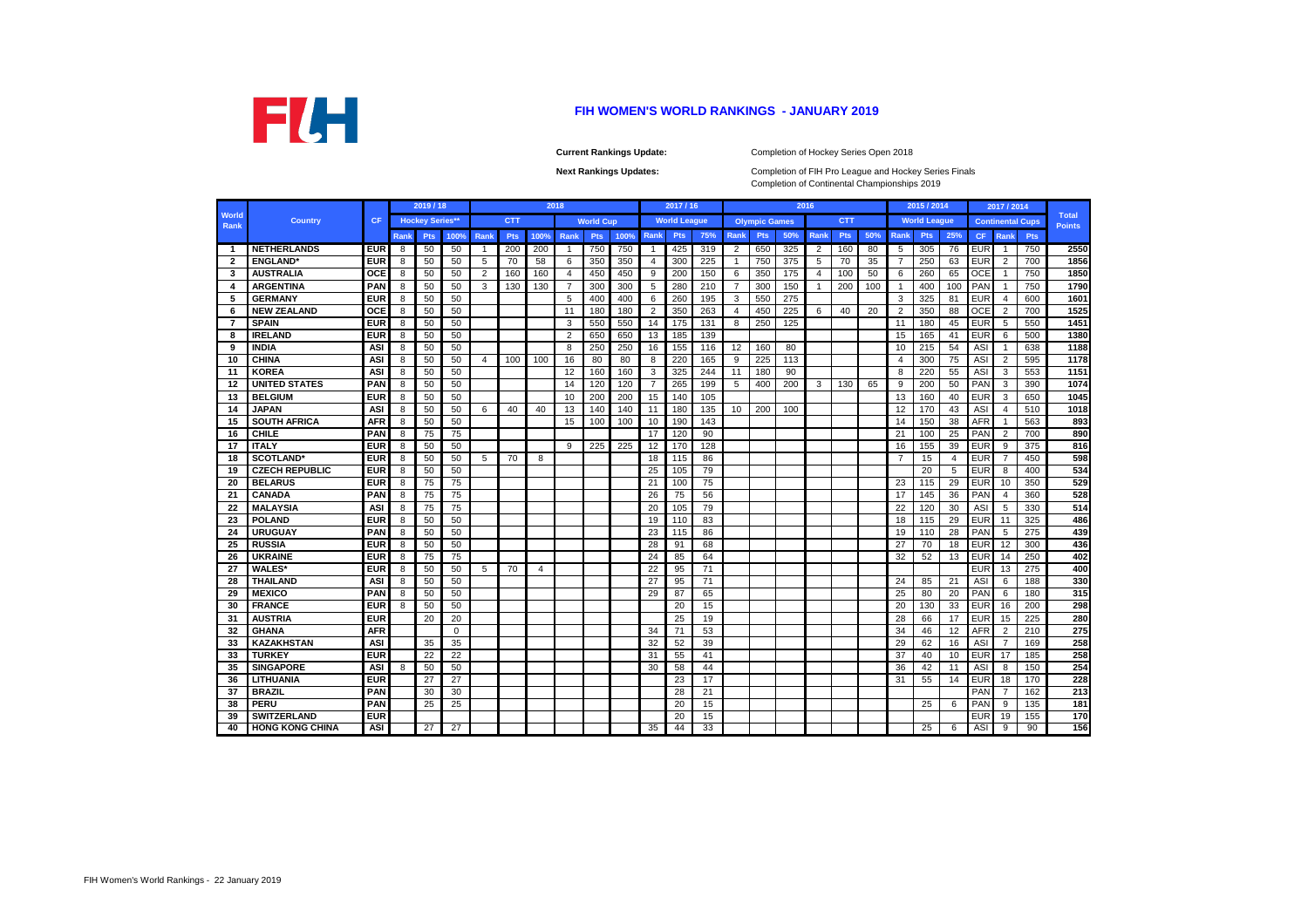| 41  | <b>BARBADOS</b>              | <b>PAN</b> |   |    |    |  |  |  |    |    |    |  |  |  |    | 30              | 8  | <b>PAN</b> | 8              | 144 | 152              |
|-----|------------------------------|------------|---|----|----|--|--|--|----|----|----|--|--|--|----|-----------------|----|------------|----------------|-----|------------------|
| 42  | <b>NAMIBIA</b>               | <b>AFR</b> | 8 | 75 | 75 |  |  |  |    |    |    |  |  |  |    |                 |    | <b>AFR</b> | 6              | 70  | 145              |
| 43  | <b>KENYA</b>                 | <b>AFR</b> |   |    |    |  |  |  |    | 25 | 19 |  |  |  | 35 | 53              | 13 | <b>AFR</b> | $\mathbf{3}$   | 117 | 145              |
| 44  | <b>FIJI</b>                  | <b>OCE</b> | 8 | 75 | 75 |  |  |  |    | 20 | 15 |  |  |  |    | 20              | 5  | <b>OCE</b> | 5              | 50  | 145              |
| 45  | <b>CROATIA</b>               | <b>EUR</b> |   |    |    |  |  |  |    |    |    |  |  |  |    |                 |    | <b>EUR</b> | 20             | 140 | 140              |
| 46  | <b>AZERBAIJAN</b>            | <b>EUR</b> |   |    |    |  |  |  |    |    |    |  |  |  | 38 | 35              | 9  | <b>EUR</b> | 21             | 125 | 134              |
| 47  | <b>PUERTO RICO</b>           | <b>PAN</b> |   | 30 | 30 |  |  |  |    |    |    |  |  |  |    | 23              | 6  | PAN        | 10             | 88  | $\overline{123}$ |
| 48  | <b>NIGERIA</b>               | <b>AFR</b> |   |    |    |  |  |  |    | 20 | 15 |  |  |  |    |                 |    | <b>AFR</b> | $\overline{4}$ | 108 | 123              |
| 49  | <b>TRINIDAD &amp; TOBAGO</b> | <b>PAN</b> |   |    |    |  |  |  | 33 | 49 | 37 |  |  |  | 30 | 83              | 21 | PAN        | 14             | 63  | $\overline{120}$ |
| 50  | <b>PARAGUAY</b>              | <b>PAN</b> |   | 35 | 35 |  |  |  |    | 27 | 20 |  |  |  |    |                 |    | PAN        | 15             | 56  | 112              |
| -51 | <b>SLOVENIA</b>              | <b>EUR</b> |   |    |    |  |  |  |    |    |    |  |  |  |    |                 |    | <b>EUR</b> | 22             | 110 | 110              |
| 52  | <b>PANAMA</b>                | <b>PAN</b> |   |    | 22 |  |  |  |    |    |    |  |  |  |    |                 |    | PAN        | 11             | 81  | $\frac{1}{103}$  |
| 53  | <b>SRI LANKA</b>             | <b>ASI</b> |   |    |    |  |  |  |    | 30 | 23 |  |  |  |    | 30              | 8  | <b>ASI</b> | 12             | 72  | 102              |
| 54  | <b>DOMINICAN REPUBLIC</b>    | <b>PAN</b> |   |    |    |  |  |  |    |    |    |  |  |  | 33 | 49              | 12 | PAN        | 12             | 75  | 87               |
| 55  | <b>SAMOA</b>                 | <b>OCE</b> |   |    |    |  |  |  |    |    |    |  |  |  |    | 20              | 5  | <b>OCE</b> | $\mathbf{3}$   | 81  | 86               |
| 56  | <b>PAPUA NEW GUINEA</b>      | <b>OCE</b> |   |    |    |  |  |  |    | 30 | 23 |  |  |  |    | 30              | 8  | <b>OCE</b> | $\overline{4}$ | 54  | 84               |
| 57  | <b>CHINESE TAIPEI</b>        | <b>ASI</b> |   |    |    |  |  |  |    |    |    |  |  |  |    |                 |    | ASI        | 10             | 84  | 84               |
| 58  | <b>SOLOMON ISLANDS</b>       | <b>OCE</b> |   | 25 | 25 |  |  |  |    | 25 | 19 |  |  |  |    |                 |    | OCE        | 6              | 38  | 81               |
| 59  | <b>PAKISTAN</b>              | <b>ASI</b> |   |    |    |  |  |  |    |    |    |  |  |  |    |                 |    | ASI        | 11             | 78  | 78               |
| 60  | <b>EGYPT</b>                 | <b>AFR</b> |   |    |    |  |  |  |    |    |    |  |  |  |    |                 |    | <b>AFR</b> | 5              | 77  | 77               |
| 61  | <b>CAMBODIA</b>              | <b>ASI</b> |   |    |    |  |  |  |    | 22 | 17 |  |  |  |    |                 |    | <b>ASI</b> | 14             | 60  | 77               |
| 62  | <b>INDONESIA</b>             | <b>ASI</b> |   | 20 | 20 |  |  |  |    |    |    |  |  |  |    |                 |    | <b>ASI</b> | 15             | 54  | 74               |
| 63  | <b>TONGA</b>                 | <b>OCE</b> |   | 20 | 20 |  |  |  |    | 20 | 15 |  |  |  |    |                 |    | <b>OCE</b> | $\overline{7}$ | 34  | 69               |
| 64  | <b>CUBA</b>                  | <b>PAN</b> |   |    |    |  |  |  |    |    |    |  |  |  |    |                 |    | PAN        | 13             | 69  | 69               |
| 65  | <b>UZBEKISTAN</b>            | <b>ASI</b> |   |    |    |  |  |  |    |    |    |  |  |  |    |                 |    | ASI        | 13             | 66  | 66               |
| 66  | <b>ZIMBABWE</b>              | <b>AFR</b> |   | 20 | 20 |  |  |  |    |    |    |  |  |  |    |                 |    | <b>AFR</b> | $\overline{7}$ | 32  | 52               |
| 67  | <b>GUATEMALA</b>             | <b>PAN</b> |   | 22 | 22 |  |  |  |    | 20 | 15 |  |  |  |    | 20              | 5  | PAN        |                |     | 42               |
| 68  | <b>VANUATU</b>               | <b>OCE</b> |   | 30 | 30 |  |  |  |    |    |    |  |  |  |    | 25              | 6  | <b>OCE</b> |                |     | 36               |
| 69  | <b>TANZANIA</b>              | <b>AFR</b> |   |    |    |  |  |  |    |    |    |  |  |  |    | 20              | 5  | <b>AFR</b> | 8              | 28  | 33               |
| 70  | <b>JAMAICA</b>               | <b>PAN</b> |   |    |    |  |  |  |    |    |    |  |  |  |    | 22              | 6  | PAN        | 17             | 27  | 32               |
| 71  | <b>GUYANA</b>                | <b>PAN</b> |   |    |    |  |  |  |    |    |    |  |  |  |    |                 |    | PAN        | 16             | 29  | 29               |
| 72  | <b>ZAMBIA</b>                | <b>AFR</b> |   | 25 | 25 |  |  |  |    |    |    |  |  |  |    |                 |    |            |                |     | 25               |
| 73  | <b>BERMUDA</b>               | <b>PAN</b> |   |    |    |  |  |  |    |    |    |  |  |  |    |                 |    | PAN        | 18             | 25  | 25               |
| 74  | <b>VENEZUELA</b>             | PAN        |   |    |    |  |  |  |    |    |    |  |  |  |    |                 |    | PAN        | 19             | 22  | 22               |
| 75  | <b>BOLIVIA</b>               | <b>PAN</b> |   | 20 | 20 |  |  |  |    |    |    |  |  |  |    |                 |    |            |                |     | 20               |
| 76  | <b>BRUNEI</b>                | <b>ASI</b> |   |    |    |  |  |  |    | 23 | 17 |  |  |  |    |                 |    | <b>ASI</b> |                |     | 17               |
| 77  | <b>MYANMAR</b>               | <b>ASI</b> |   |    |    |  |  |  |    |    |    |  |  |  |    | $\overline{20}$ | 5  | <b>ASI</b> |                |     | 5                |

Notes

\*

\*\*

From 2014 teams which win a Qualifying World League or Hockey Seroes Open Tournament receive a bonus of 25 points

Kenya deducted 16 points for their late arrival at World League Round 2, February 2015

Includes FIH Pro League teams at this stage

Where teams have the same total of WR points, ranking is determined by the highest placement at the most recent FIH or continental event

Points for Great Britain shared by England, Scotland, Wales proportionally based upon the number of matches played by players from each nation in Great Britain team.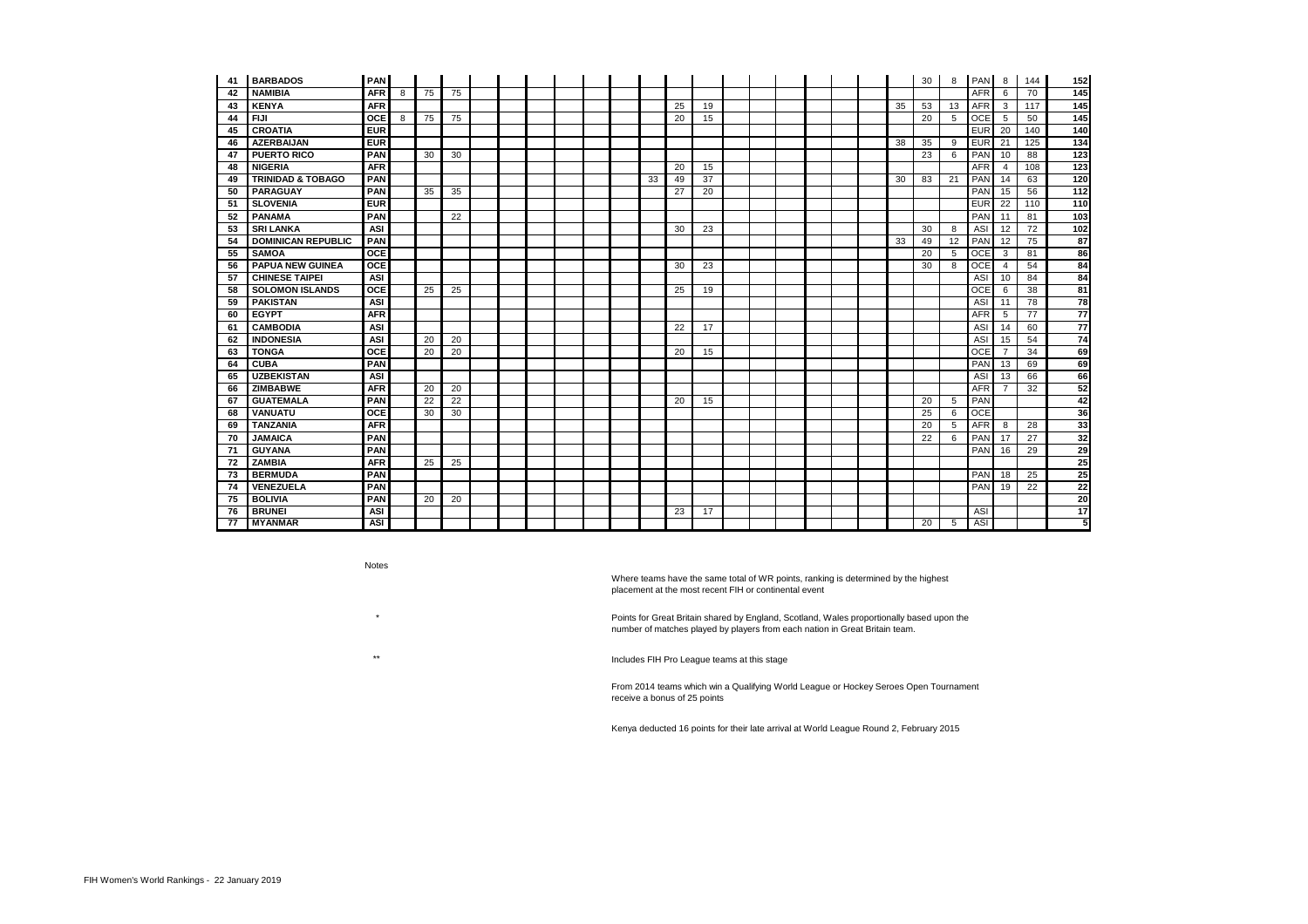|            |            |            | 2017                          |      |            | 2015                          |     |                  |            |            |      | 2017            |         |      | 2016                          |     |            | 2014               |     |                |
|------------|------------|------------|-------------------------------|------|------------|-------------------------------|-----|------------------|------------|------------|------|-----------------|---------|------|-------------------------------|-----|------------|--------------------|-----|----------------|
| CF Ranking | Country    |            | <b>Africa Cup for Nations</b> |      |            | <b>Africa Cup for Nations</b> |     | <b>Total Pts</b> | CF Ranking | Country    |      | <b>Asia Cup</b> |         |      | <b>Asian Champions Trophy</b> |     |            | <b>Asian Games</b> |     | <b>Total P</b> |
|            |            | Rank       | P <sub>ts</sub>               | 100% | Rank       | <b>Pts</b>                    | 50% |                  |            |            | Rank |                 | $100\%$ | Rank | ະເວ.                          | 75% | Rank       | <b>Pts</b>         | 25% |                |
|            | <b>RSA</b> |            | 563                           | 563  |            | 563                           | 281 | 844              |            | <b>IND</b> |      | 638             | 638     |      | 638                           | 478 |            | 553                | 138 | 1254           |
|            | GHA        |            | 210                           | 210  |            | 210                           | 105 | 315              |            | <b>CHN</b> |      | 595             | 595     |      | 595                           | 446 |            | 595                | 149 | <b>1190</b>    |
|            | <b>KEN</b> |            | 108                           | 108  |            | 117                           | 59  | 167              |            | <b>KOR</b> |      | 553             | 553     |      | 510                           | 383 |            | 638                | 159 | 1094           |
|            | <b>NGR</b> |            | 117                           | 117  |            | 70                            | 35  | 152              |            | <b>JPN</b> |      | 510             | 510     |      | 553                           | 414 |            | 510                | 128 | 1052           |
|            | EGY        |            | 77                            | 77   | <b>DNP</b> |                               |     | $\rightarrow$    |            | <b>MAS</b> |      | 330             | 330     |      | 330                           | 248 |            | 330                | 83  | 660            |
|            | <b>NAM</b> | <b>DNP</b> |                               |      |            | 108                           | ~   | 54               |            | <b>THA</b> |      | 188             | 188     |      |                               |     |            | 169                |     | 230            |
|            | ZIM        | <b>DNP</b> |                               |      |            | 77                            | 39  | 39               |            | KAZ        |      | 169             | 169     |      |                               |     |            | 188                |     | 216            |
|            | <b>TAN</b> | <b>DNP</b> |                               |      |            | າາ                            | 10  | 16               |            | SIN        |      | 150             | 150     |      |                               |     | <b>DNP</b> |                    |     | 150            |

|      | 2017                                 |     |      | 2015                                 |     |                  |                   |                |      | 2017            |         |            | 2015        |     |                  |
|------|--------------------------------------|-----|------|--------------------------------------|-----|------------------|-------------------|----------------|------|-----------------|---------|------------|-------------|-----|------------------|
|      | <b>European Nations Championship</b> |     |      | <b>European Nations Championship</b> |     | <b>Total Pts</b> | <b>CF Ranking</b> | <b>Country</b> |      | Oceania Cup     |         |            | Oceania Cup |     | <b>Total Pts</b> |
| रank | ⊏ເວ                                  | 00% | Rank | Pts                                  | 50% |                  |                   |                | Rank | P <sub>ts</sub> | $100\%$ | Rank       | Pts/        | 50% |                  |
|      | 750                                  | 750 |      | 700                                  | 350 | 1100             |                   | AUS            |      | 750             | 750     |            | 750         | 375 | 1125             |
| ა    | 650                                  | 650 |      | 750                                  | 375 | 1025             |                   | <b>NZL</b>     |      | 700             | 700     |            | 700         | 350 | 1050             |
|      | 700                                  | 700 |      | 550                                  | 275 | 975              |                   | <b>SAM</b>     |      | 50              | 50      |            | 81          | 4   | 90               |
|      | 600                                  | 600 |      | 650                                  | 325 | 925              |                   | <b>PNG</b>     |      | 81              | 81      | <b>DNP</b> |             |     | 81               |
| ່ວ   | 550                                  | 550 |      | 600                                  | 300 | 850              |                   | Flo            |      | 54              | 54      | <b>DNP</b> |             |     | 54               |
| 6    | 500                                  | 500 |      | 375                                  | 188 | 688              |                   | SOL            |      | 38              | 38      | <b>DNP</b> |             |     | 38               |
| 8    | 400                                  | 400 |      | 500                                  | 250 | 650              |                   | <b>TGA</b>     |      | 34              | 34      | <b>DNP</b> |             |     | 34               |

|                       |            |                | 2017                                 |      |                | 2015                                 |     |                  |                   |                |                          | 2017                    |      |                 | 2015                                   |     |                |
|-----------------------|------------|----------------|--------------------------------------|------|----------------|--------------------------------------|-----|------------------|-------------------|----------------|--------------------------|-------------------------|------|-----------------|----------------------------------------|-----|----------------|
| <b>CF Ranking</b>     | Country    |                | <b>European Nations Championship</b> |      |                | <b>European Nations Championship</b> |     | <b>Total Pts</b> | <b>CF Ranking</b> | <b>Country</b> |                          | <b>Oceania Cup</b>      |      |                 | Oceania Cup                            |     | <b>Total P</b> |
|                       |            | Rank           | <b>Pts</b>                           | 100% | Rank           | <b>Pts</b>                           | 50% |                  |                   |                | Rank                     | <b>Pts</b>              | 100% | Rank            | <b>Pts</b>                             | 50% |                |
|                       | <b>NED</b> |                | 750                                  | 750  | 2              | 700                                  | 350 | 1100             |                   | <b>AUS</b>     |                          | 750                     | 750  |                 | 750                                    | 375 | 1125           |
| 2                     | <b>ENG</b> | 3              | 650                                  | 650  |                | 750                                  | 375 | 1025             | $\overline{2}$    | <b>NZL</b>     | 2                        | 700                     | 700  | $\overline{2}$  | 700                                    | 350 | 1050           |
| 3                     | <b>BEL</b> | $\overline{2}$ | 700                                  | 700  | 5              | 550                                  | 275 | 975              | 3                 | <b>SAM</b>     | 5                        | 50                      | 50   | 3               | 81                                     | 41  |                |
| $\boldsymbol{\Delta}$ | <b>GER</b> | 4              | 600                                  | 600  | 3              | 650                                  | 325 | 925              |                   | <b>PNG</b>     | 3                        | 81                      | 81   | <b>DNP</b>      |                                        |     |                |
| 5                     | <b>ESP</b> | 5              | 550                                  | 550  | $\overline{4}$ | 600                                  | 300 | 850              | 5                 | <b>FIJ</b>     | $\overline{4}$           | 54                      | 54   | <b>DNP</b>      |                                        |     |                |
| 6                     | <b>IRL</b> | 6              | 500                                  | 500  | 9              | 375                                  | 188 | 688              | 6                 | SOL            | 6                        | 38                      | 38   | <b>DNP</b>      |                                        |     |                |
| 7                     | SCO        | 8              | 400                                  | 400  | 6              | 500                                  | 250 | 650              |                   | <b>TGA</b>     | $\overline{7}$           | 34                      | 34   | DNP             |                                        |     |                |
| 8                     | CZE        | $\overline{7}$ | 450                                  | 450  | 10             | 350                                  | 175 | 625              |                   |                |                          |                         |      |                 |                                        |     |                |
| 9                     | <b>ITA</b> | 11             | 325                                  | 325  | $\overline{7}$ | 450                                  | 225 | 550              |                   |                |                          |                         |      |                 | PAN AMERICAN HOCKEY FEDERATION (WOMEN) |     |                |
| 10                    | <b>BLR</b> | 9              | 375                                  | 375  | 11             | 325                                  | 163 | 538              |                   |                |                          |                         |      |                 |                                        |     |                |
| 11                    | POL        | 13             | 275                                  | 275  | 8              | 400                                  | 200 | 475              |                   |                |                          | 2017                    |      |                 | 2015                                   |     |                |
| 12                    | <b>RUS</b> | 10             | 350                                  | 350  | 17             | 185                                  | 93  | 443              | <b>CF Ranking</b> | <b>Country</b> |                          | <b>Pan American Cup</b> |      |                 | <b>Pan American Games</b>              |     | <b>Total P</b> |
| 13                    | WAL        | 12             | 300                                  | 300  | 13             | 275                                  | 138 | 438              |                   |                | Rank                     | <b>Pts</b>              | 100% | Rank            | <b>Pts</b>                             | 50% |                |
| 14                    | <b>UKR</b> | 14             | 250                                  | 250  | 16             | 200                                  | 100 | 350              |                   | <b>ARG</b>     |                          | 750                     | 750  | $\overline{2}$  | 700                                    | 350 | 1100           |
| 15                    | <b>AUT</b> | 15             | 225                                  | 225  | 15             | 225                                  | 113 | 338              | $\overline{2}$    | <b>CHI</b>     | 2                        | 700                     | 700  |                 | 360                                    | 180 |                |
| 16                    | <b>FRA</b> | 16             | 200                                  | 200  | 14             | 250                                  | 125 | 325              | 3                 | <b>USA</b>     | 3                        | 390                     | 390  |                 | 750                                    | 375 |                |
| 17                    | <b>TUR</b> | 17             | 185                                  | 185  | 19             | 155                                  | 78  | 263              |                   | CAN            | 4                        | 360                     | 360  | 3               | 390                                    | 195 |                |
| 18                    | LTU        | 19             | 155                                  | 155  | 18             | 170                                  | 85  | 240              | 5                 | <b>URU</b>     | 5                        | 275                     | 275  | 5               | 275                                    | 138 |                |
| 19                    | SUI        | 18             | 170                                  | 170  | 21             | 110                                  | 55  | 225              | 6                 | <b>MEX</b>     | 6                        | 180                     | 180  | 6               | 180                                    | 90  |                |
| 20                    | <b>CRO</b> | 20             | 140                                  | 140  | 20             | 125                                  | 63  | 203              | -                 | <b>BRA</b>     | $\overline{\phantom{a}}$ | 162                     | 162  | 10 <sup>°</sup> | 88                                     | 44  |                |
| 21                    | <b>AZE</b> | <b>DNP</b>     |                                      |      | 12             | 300                                  | 150 | 150              | 8                 | <b>BAR</b>     | 8                        | 144                     | 144  | 11              | 81                                     | 41  |                |
| 22                    | <b>SLO</b> | 21             | 125                                  | 125  | <b>DNP</b>     |                                      |     | 125              | 9                 | <b>PER</b>     | 9                        | 135                     | 135  | <b>DNP</b>      |                                        |     |                |

|                |                |                | 2017            |      |                | 2016                          |     |            | 2014               |     |                  |
|----------------|----------------|----------------|-----------------|------|----------------|-------------------------------|-----|------------|--------------------|-----|------------------|
| <b>anking</b>  | <b>Country</b> |                | <b>Asia Cup</b> |      |                | <b>Asian Champions Trophy</b> |     |            | <b>Asian Games</b> |     | <b>Total Pts</b> |
|                |                | Rank           | <b>Pts</b>      | 100% | Rank           | <b>Pts</b>                    | 75% | Rank       | <b>Pts</b>         | 25% |                  |
|                | <b>IND</b>     |                | 638             | 638  | 1              | 638                           | 478 | 3          | 553                | 138 | 1254             |
| 2              | <b>CHN</b>     | 2              | 595             | 595  | $\overline{2}$ | 595                           | 446 | 2          | 595                | 149 | 1190             |
| 3              | <b>KOR</b>     | 3              | 553             | 553  | 4              | 510                           | 383 |            | 638                | 159 | 1094             |
| 4              | <b>JPN</b>     | 4              | 510             | 510  | 3              | 553                           | 414 | 4          | 510                | 128 | 1052             |
| 5              | <b>MAS</b>     | 5              | 330             | 330  | 5              | 330                           | 248 | 5          | 330                | 83  | 660              |
| 6              | <b>THA</b>     | 6              | 188             | 188  |                |                               |     | 7          | 169                | 42  | 230              |
| $\overline{7}$ | KAZ            | $\overline{7}$ | 169             | 169  |                |                               |     | 6          | 188                | 47  | 216              |
| 8              | <b>SIN</b>     | 8              | 150             | 150  |                |                               |     | <b>DNP</b> |                    |     | 150              |
| 9              | <b>HKG</b>     | 11             | 78              | 78   |                |                               |     | 8          | 150                | 38  | 116              |
| 10             | <b>TPE</b>     | 9              | 90              | 90   |                |                               |     | 9          | 90                 | 23  | 113              |
| 11             | <b>PAK</b>     | 10             | 84              | 84   |                |                               |     | <b>DNP</b> |                    |     | 84               |
| 12             | <b>SRI</b>     | 12             | 72              | 72   |                |                               |     | <b>DNP</b> |                    |     | 72               |
| 13             | <b>UZB</b>     | 13             | 66              | 66   |                |                               |     | <b>DNP</b> |                    |     | 66               |
| 14             | CAM            | 14             | 60              | 60   |                |                               |     | <b>DNP</b> |                    |     | 60               |
| 15             | <b>INA</b>     | 15             | 54              | 54   |                |                               |     | <b>DNP</b> |                    |     | 54               |

| 11 | POL        | 13         | 275 | 275 | 8          | 400 | 200 | 475 |                          |            |                      | 2017                    |      |                   | 2015                      |                 |                  |
|----|------------|------------|-----|-----|------------|-----|-----|-----|--------------------------|------------|----------------------|-------------------------|------|-------------------|---------------------------|-----------------|------------------|
| 12 | <b>RUS</b> | 10         | 350 | 350 | 17         | 185 | 93  | 443 | <b>CF Ranking</b>        | Country    |                      | <b>Pan American Cup</b> |      |                   | <b>Pan American Games</b> |                 | <b>Total Pts</b> |
| 13 | WAL        | 12         | 300 | 300 | 13         | 275 | 138 | 438 |                          |            | Rank                 | <b>Pts</b>              | 100% | Rank              | <b>Pts</b>                | 50%             |                  |
| 14 | <b>UKR</b> | 14         | 250 | 250 | 16         | 200 | 100 | 350 |                          | ARG        |                      | 750                     | 750  | 2                 | 700                       | 350             | 1100             |
| 15 | <b>AUT</b> | 15         | 225 | 225 | 15         | 225 | 113 | 338 | 2                        | <b>CHI</b> | $\mathbf{2}^{\circ}$ | 700                     | 700  |                   | 360                       | 180             | 880              |
| 16 | <b>FRA</b> | 16         | 200 | 200 | 14         | 250 | 125 | 325 | 3                        | <b>USA</b> | 3                    | 390                     | 390  |                   | 750                       | 375             | 765              |
| 17 | <b>TUR</b> | 17         | 185 | 185 | 19         | 155 | 78  | 263 | 4                        | CAN        | 4                    | 360                     | 360  | 3                 | 390                       | 195             | 555              |
| 18 | LTU        | 19         | 155 | 155 | 18         | 170 | 85  | 240 | 5                        | <b>URU</b> | 5                    | 275                     | 275  | 5                 | 275                       | 138             | 413              |
| 19 | SUI        | 18         | 170 | 170 | 21         | 110 | 55  | 225 | 6                        | <b>MEX</b> | 6                    | 180                     | 180  | 6                 | 180                       | 90              | 270              |
| 20 | <b>CRO</b> | 20         | 140 | 140 | 20         | 125 | 63  | 203 | $\overline{\phantom{a}}$ | <b>BRA</b> | $\overline{ }$       | 162                     | 162  | 10                | 88                        | 44              | 206              |
| 21 | <b>AZE</b> | <b>DNP</b> |     |     | 12         | 300 | 150 | 150 | 8                        | <b>BAR</b> | 8                    | 144                     | 144  | 11                | 81                        | 41              | 185              |
| 22 | <b>SLO</b> | 21         | 125 | 125 | <b>DNP</b> |     |     | 125 | 9                        | <b>PER</b> | 9                    | 135                     | 135  | <b>DNP</b>        |                           |                 | 135              |
|    |            |            |     |     |            |     |     |     | 10                       | <b>PUR</b> | 10                   | 88                      | 88   | <b>DNP</b>        |                           |                 | 88               |
|    |            |            |     |     |            |     |     |     | 11                       | PAN*       | 11                   | 81                      | 81   | <b>DNP</b>        |                           |                 | 81               |
|    |            |            |     |     |            |     |     |     | 12                       | DOM*       | <b>DNP</b>           |                         |      | $\overline{7}$    | 162                       | 81              | 81               |
|    |            |            |     |     |            |     |     |     | 13                       | <b>CUB</b> | <b>DNP</b>           |                         |      | 8                 | 144                       | 72              | 72               |
|    |            |            |     |     |            |     |     |     | 14                       | <b>TTO</b> | <b>DNP</b>           |                         |      | 9                 | 135                       | 68              | 68               |
|    |            |            |     |     |            |     |     |     | 15                       | <b>PAR</b> | <b>DNP</b>           |                         |      | $12 \overline{ }$ | 75                        | 38              | 38               |
|    |            |            |     |     |            |     |     |     | 16                       | <b>GUY</b> | <b>DNP</b>           |                         |      | 13                | 69                        | 34              | 34               |
|    |            |            |     |     |            |     |     |     | 17                       | JAM        | <b>DNP</b>           |                         |      | 14                | 63                        | 31              | 31               |
|    |            |            |     |     |            |     |     |     | 18                       | <b>BER</b> | <b>DNP</b>           |                         |      | 15                | 56                        | 28              | 28               |
|    |            |            |     |     |            |     |     |     | 19                       | <b>VEN</b> | <b>DNP</b>           |                         |      | 16                | $\overline{29}$           | $\overline{15}$ | 15               |

\* Where points are equal for 4-year cycle, team with most recent best result at CF Championships or FIH Global Event is ranked higher.

## **PAN AMERICAN HOCKEY FEDERATION (WOMEN)**

## **EUROPEAN HOCKEY FEDERATION (WOMEN)**

## **OCEANIA HOCKEY FEDERATION (WOMEN)**

## *IMPORTANT NOTE*

## **CONTINENTAL RANKINGS - WOMEN** *NOVEMBER 2017*

*NOTE: The ranking points allocated to each country are to establish Continental Ranking ONLY. Separate points are then allocated to each country based upon the weightings fixed for each CF* 

## **AFRICAN HOCKEY FEDERATION (WOMEN) ASIAN HOCKEY FEDERATION (WOMEN)**

| <b>ASIAN HOCKEY FEDERATION ()</b> |  |
|-----------------------------------|--|
|-----------------------------------|--|